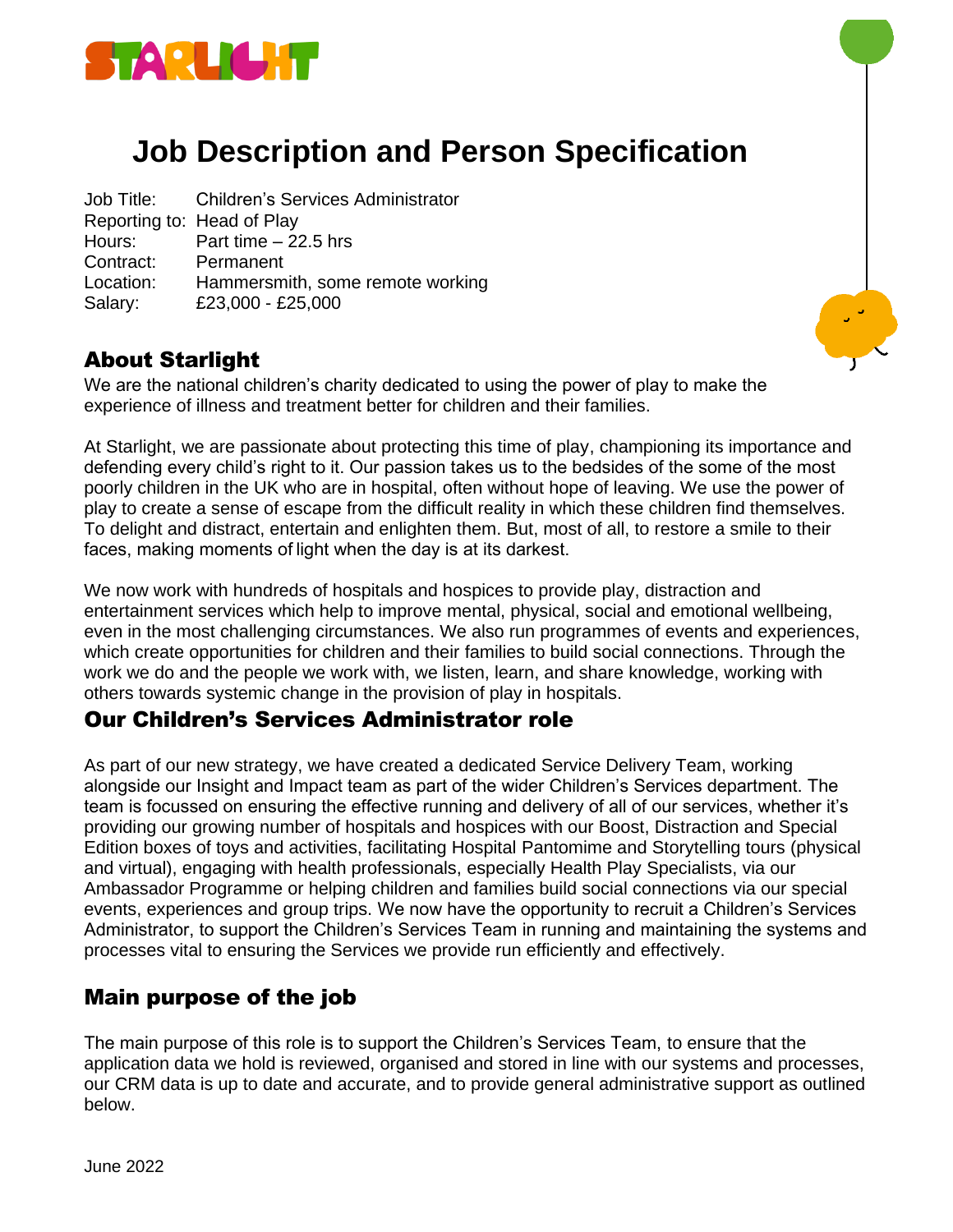

# Key Areas of Responsibility

- Provide overall administrative support to the Children's Services Team, including setting up meetings, taking minutes etc.
- Review and 'clean' Escapes and Experiences application data, checking applicant eligibility for the services we provide, inputting resultant data into tracker spreadsheets and updating the CRM system as appropriate
- Support the logistics, planning and delivery of our Escapes and Experiences Services, including contacting families, post event record keeping etc.
- Prepare spreadsheets with the delivery information of our eligible recipients to send over to our distributors and suppliers
- Monitor the Team's mailboxes and collate, signpost and/or escalate issues/requests of the Children's Services Team
- Take telephone calls for the Children's Services Team in a polite and friendly manner, fielding general enquiries as well as escalating when appropriate
- Support the communication and evaluation activities relating to our services, including sending out application forms, feedback surveys, updates etc.
- Work with the fundraising and marketing teams at Starlight to provide supporting information for fundraising and marketing activity
- Maintain effective working relationships with internal colleagues and a range of external contacts including health professionals, suppliers, volunteers, sponsors, supporters, trustees as appropriate for the delivery of our work.
- Work as 'one team' across Starlight, actively participating in any company wide projects and assisting team and Starlight colleagues as appropriate

#### Person specification

| <b>Requirement</b>                                       | <b>Essential</b> | Desirable   Evaluation* |
|----------------------------------------------------------|------------------|-------------------------|
| Excellent communications skills, both verbal and written |                  | А.                      |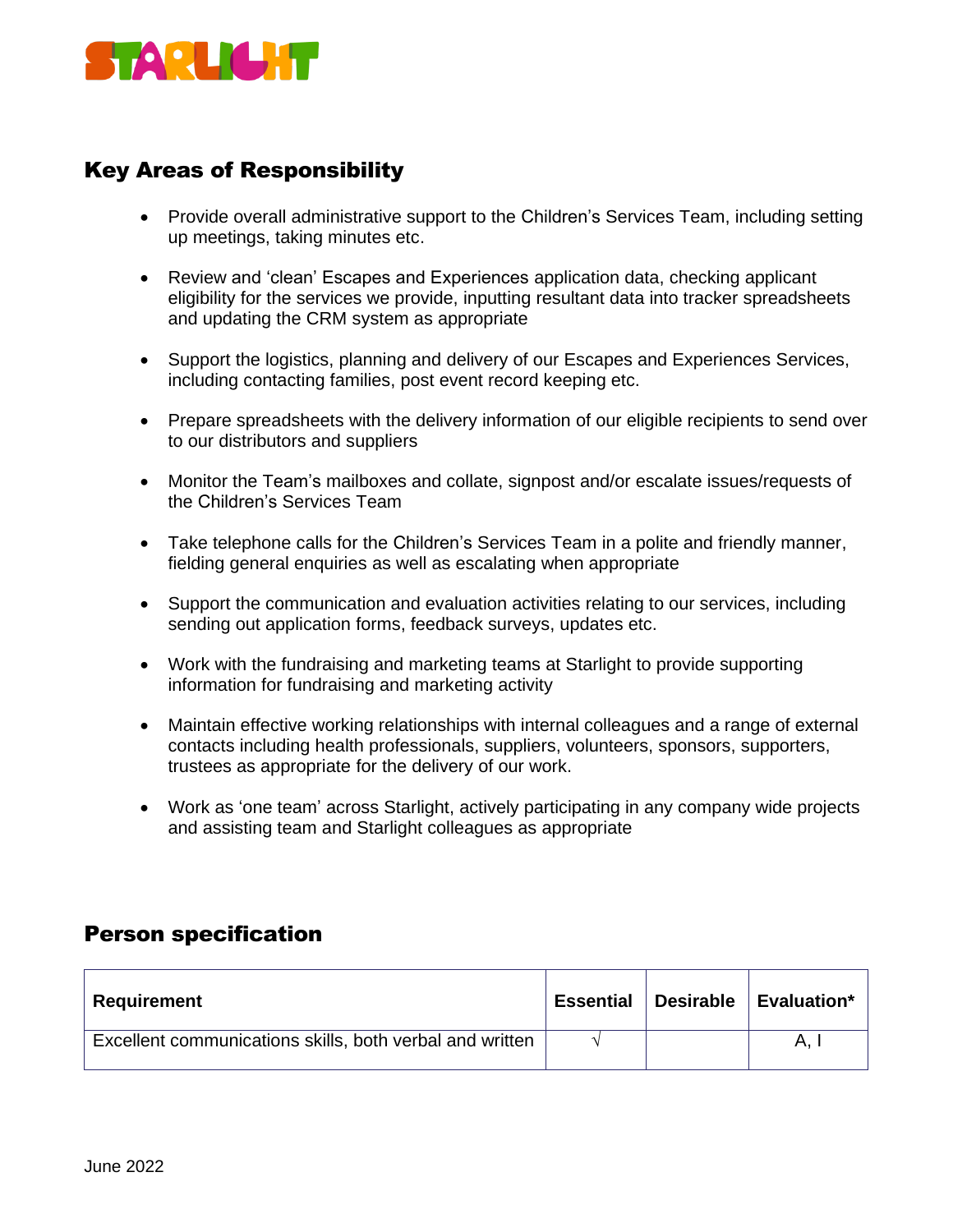

| Experience of prioritising your work, excellent<br>organisational skills with a high attention to detail                                           |   | A, I |
|----------------------------------------------------------------------------------------------------------------------------------------------------|---|------|
| Advanced PC skills (Word/Excel/PowerPoint),<br>experience of working with databases and excellent<br>record keeping skills                         | V | A    |
| Experience of working within a fast-paced environment                                                                                              |   | A, I |
| Ability to work effectively under pressure and manage a<br>high volume of work, delivering to a high standard of<br>quality within tight deadlines | V | A, I |
| A pragmatic approach and be hard working,<br>enthusiastic, proactive and a strong team player                                                      |   | A, I |
| Diplomacy and confidence in building/maintaining<br>effective working relationships with people at all levels                                      | ٦ |      |
| A strong sense of initiative and responsibility;<br>accustomed to handling confidential information                                                | N |      |
| A strong service orientation approach to your work and<br>experience of building a strong network of relationships,<br>both internal and external  | V | A, I |

 $I =$  tested at interview, A= tested via cv / supporting statement

#### What we offer

The opportunity and environment to be yourself and be your best. To have flexibility in where you work and the hours that you work. To join in, beyond your role, with our children and families, at events and activities. To work within a team with play at its heart. A competitive salary and benefits package including ability to work flexibly between home and office, holiday entitlement of 25 days plus bank holidays increasing up to 30 days with service, office closed at Christmas in addition to holiday entitlement, matched pension contributions to 5%, life assurance, Vitality health cover, income protection, cycle to work scheme, season ticket loans.

# To apply

Please email your CV accompanied by a supporting statement which demonstrates how your experience matches the person specification and highlights your most relevant, recent experience for this role, to [recruitment@starlight.org.uk.](mailto:recruitment@starlight.org.uk) In order to aid our diversity monitoring,